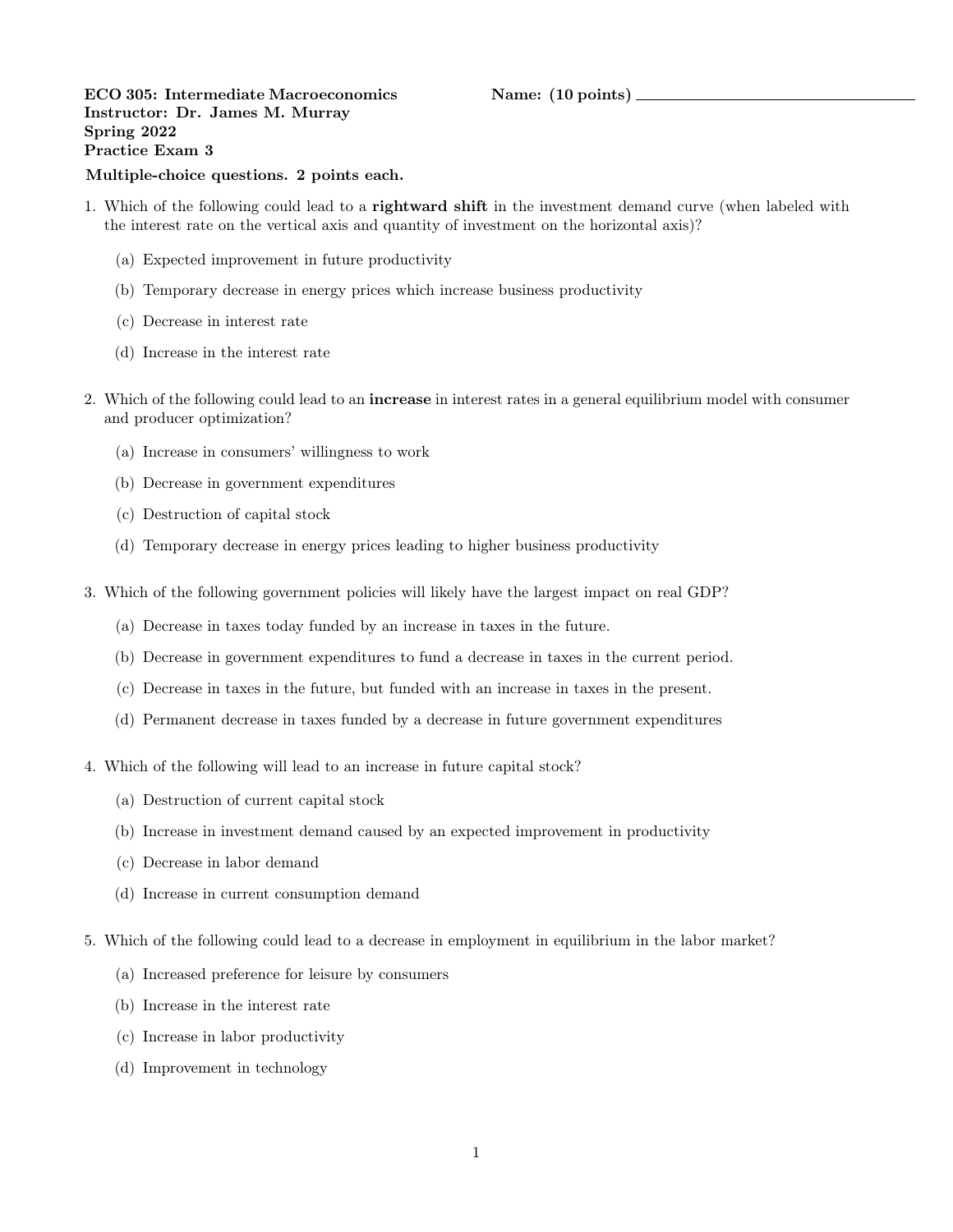- 6. How does a decrease in the interest rate affect the market for credit goods versus cash goods?
	- (a) Decrease in both the quantity of credit goods and cash goods demanded.
	- (b) Increase in both the quantity of credit goods and cash goods demanded.
	- (c) Decrease in quantity of credit goods demanded and an increase in the quantity of cash goods demanded.
	- (d) Increase in quantity of credit goods demanded and a decrease in the quantity of cash goods demanded.
- 7. What is the Fisher effect?
	- (a) An increase in the inflation rate leads to an increase in the real interest rate
	- (b) An increase in the inflation rate leads to a decrease in the real interest rate
	- (c) An increase in the inflation rate leads to an increase in the real interest rate
	- (d) An increase in the inflation rate leads to an increase in the nominal interest rate
- 8. If the Fed increased the money supply, what would be the impact on the market for money with fully flexible wages and prices?
	- (a) Decrease in real wages
	- (b) Decrease in the price level
	- (c) Increase in real wages
	- (d) Increase in the price level
- 9. Consider a model of money demand with price level on the vertical axis and quantity of money on the horizontal axis. Which of the following leads to a leftward shift in nominal money demand?
	- (a) Improvement in financial technology
	- (b) Increase in the price level
	- (c) Increase in real GDP
	- (d) Decrease in the interest rate
- 10. What would be the impact of a decrease in money demand on the market for money with fully flexible wages and prices?
	- (a) Increase in real interest rate
	- (b) Decrease in real interest rate
	- (c) Decrease in price level
	- (d) Increase in price level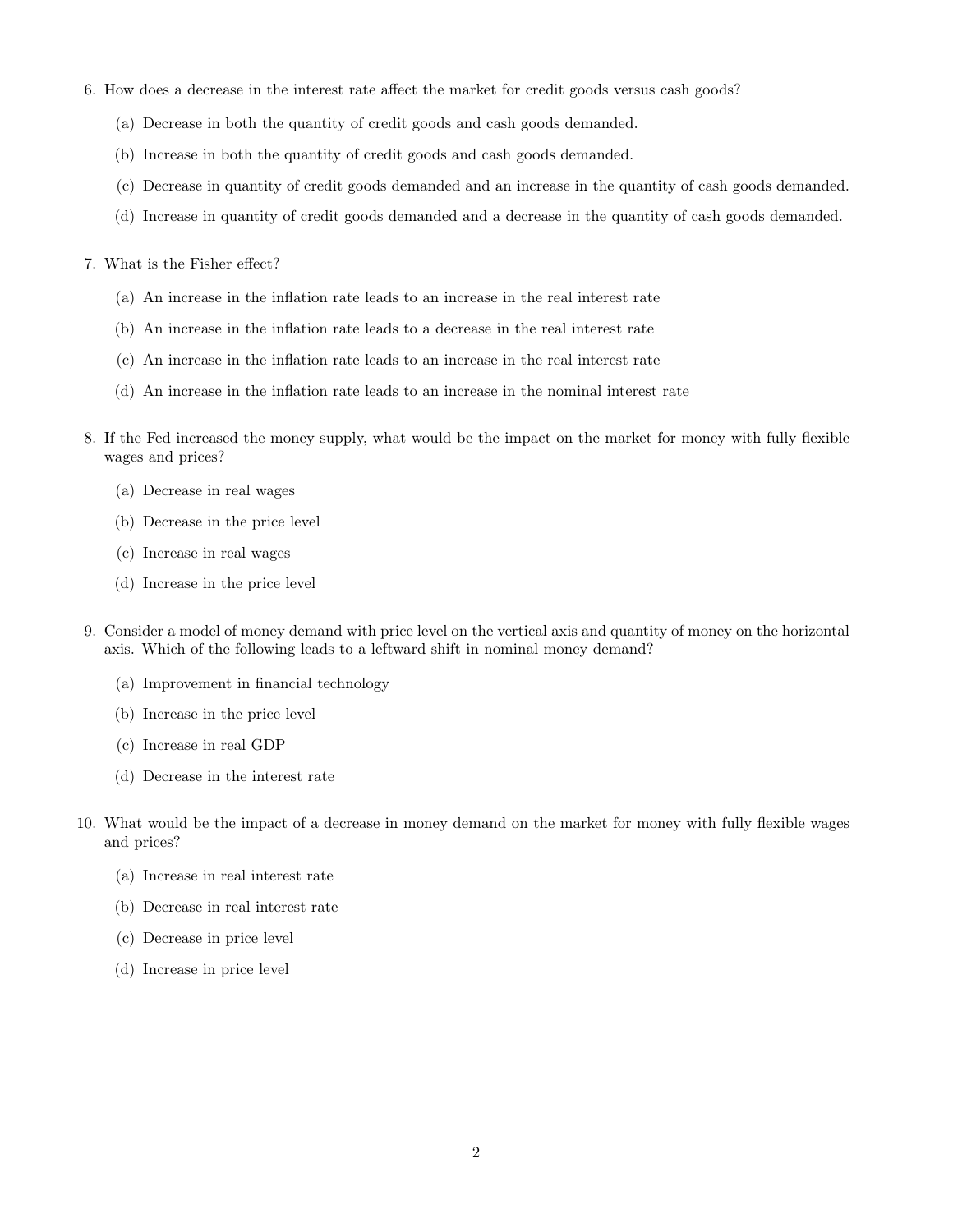- 11. During the COVID-19 pandemic in early 2020, many people switched to using credit services instead of using cash. What would be the impact on the market for money and the aggregate price level?
	- (a) Money supply shifts right and price level decreases..
	- (b) Money demand shifts right and price level decreases.
	- (c) Money supply shifts right and price level increases.
	- (d) Money demand shifts left and price level increases.
- 12. Suppose to protect consumers, financial regulations prohibit commerical banks from offering many financial investments beyond low-interest-rate certificates of deposits and savings accounts. What is the impact on the market for money?
	- (a) Increase in money demand and an increase in the aggregate price level.
	- (b) Decrease in money supply and a decrease in the aggregate price level.
	- (c) Increase in money demand and a decrease in the aggregate price level.
	- (d) Decrease in money demand and a decrease in the aggregate price level.
- 13. Which monetary policy leads to an increase in the aggregate price level?
	- (a) Increase in money demand
	- (b) Decrease in money supply
	- (c) Increase in money supply
	- (d) Decrease in money demand
- 14. Which monetary policy increases employment in a model with sticky wages?
	- (a) No policy. Changes in money supply only affect price level.
	- (b) Decrease in taxes.
	- (c) Increase in money supply
	- (d) Decrease in money supply
- 15. Which monetary policy causes an increase in real interest rates in a model with sticky wages?
	- (a) Decrease in money supply
	- (b) Increase in taxes.
	- (c) None. A change in money supply affects only the aggregate price level.
	- (d) Increase in money supply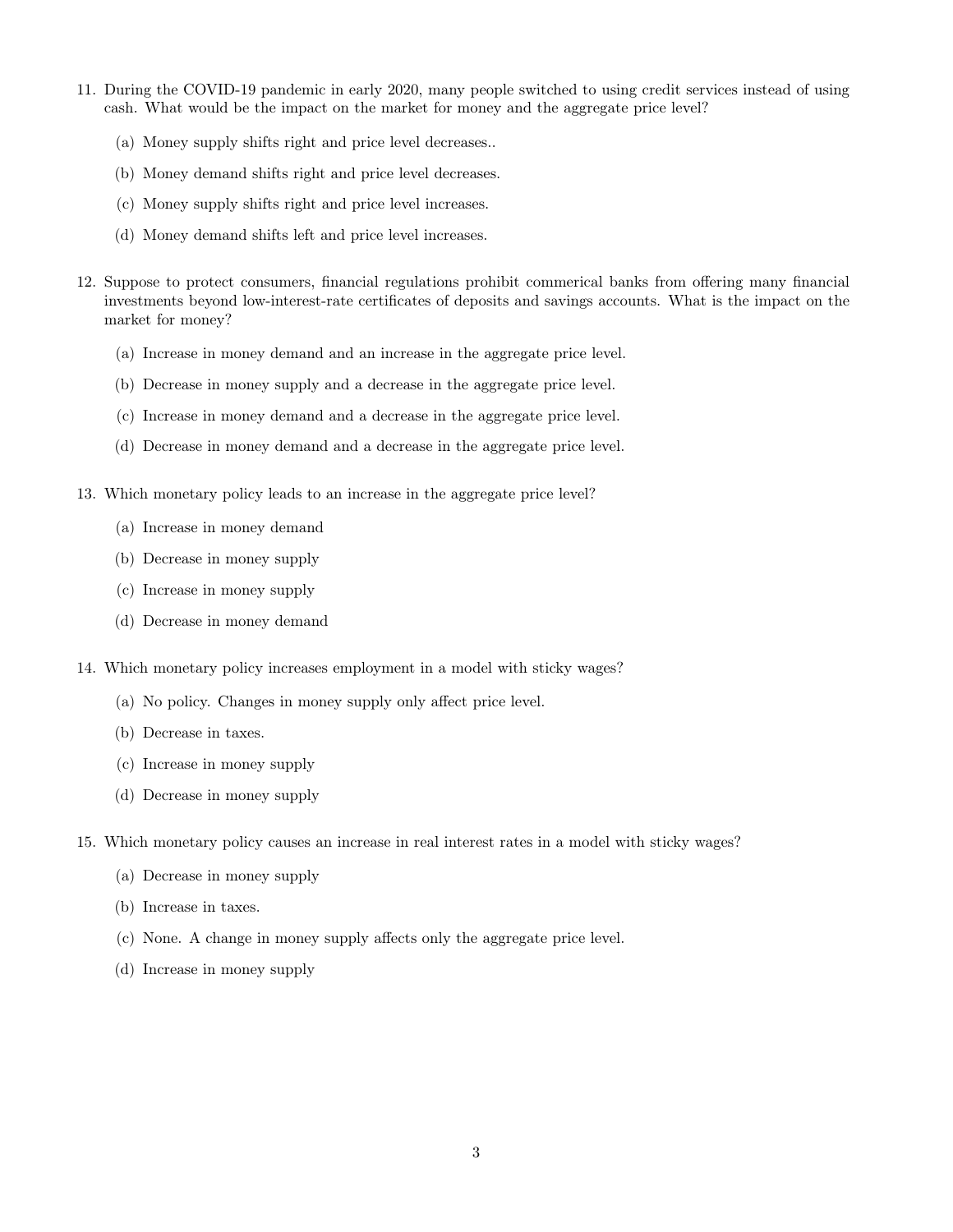- 16. If labor supply is equal to labor demand, which of the following is true?
	- (a) Real GDP is equal to potential GDP.
	- (b) The real wage is above the equilibrium wage.
	- (c) Real GDP is below potential GDP.
	- (d) Real GDP is above potential GDP.
- 17. If the real wage is below the equilibrium level, which of the following is true?
	- (a) There is a labor market surplus
	- (b) There is excess employment, above the full employment level.
	- (c) Real GDP is below potential GDP.
	- (d) There is unemployment.
- 18. If real GDP is below potential GDP, which of the following is true?
	- (a) The real wage is above the equilibrium wage.
	- (b) The production function shifts downward.
	- (c) There is excess employment, above the full employment level.
	- (d) The real wage is below the equilibrium wage.
- 19. What is stabilization policy?
	- (a) Tax policy to limit the amount of government debt
	- (b) Tax policy to balance the government budget constraint.
	- (c) Government spending and tax policy to balance the intertemporal government budget constraint.
	- (d) Tax policy or government spending policy aimed at increasing real GDP when it is below its fullemployment level.
- 20. Monetary policy will have real effects on employment and production if which of the following is true?
	- (a) The wage is at a level where the quantity of labor supplied is equal to the quantity of labor demand.
	- (b) Wages and prices are fully flexible
	- (c) The labor market is always in equilibrium
	- (d) There are sticky wages
- 21. Which of the following would cause a decrease in real wages with sticky nominal wages?
	- (a) Decrease in the interest rate
	- (b) Increase in nominal wage
	- (c) Increase in the price level
	- (d) Decrease in the price level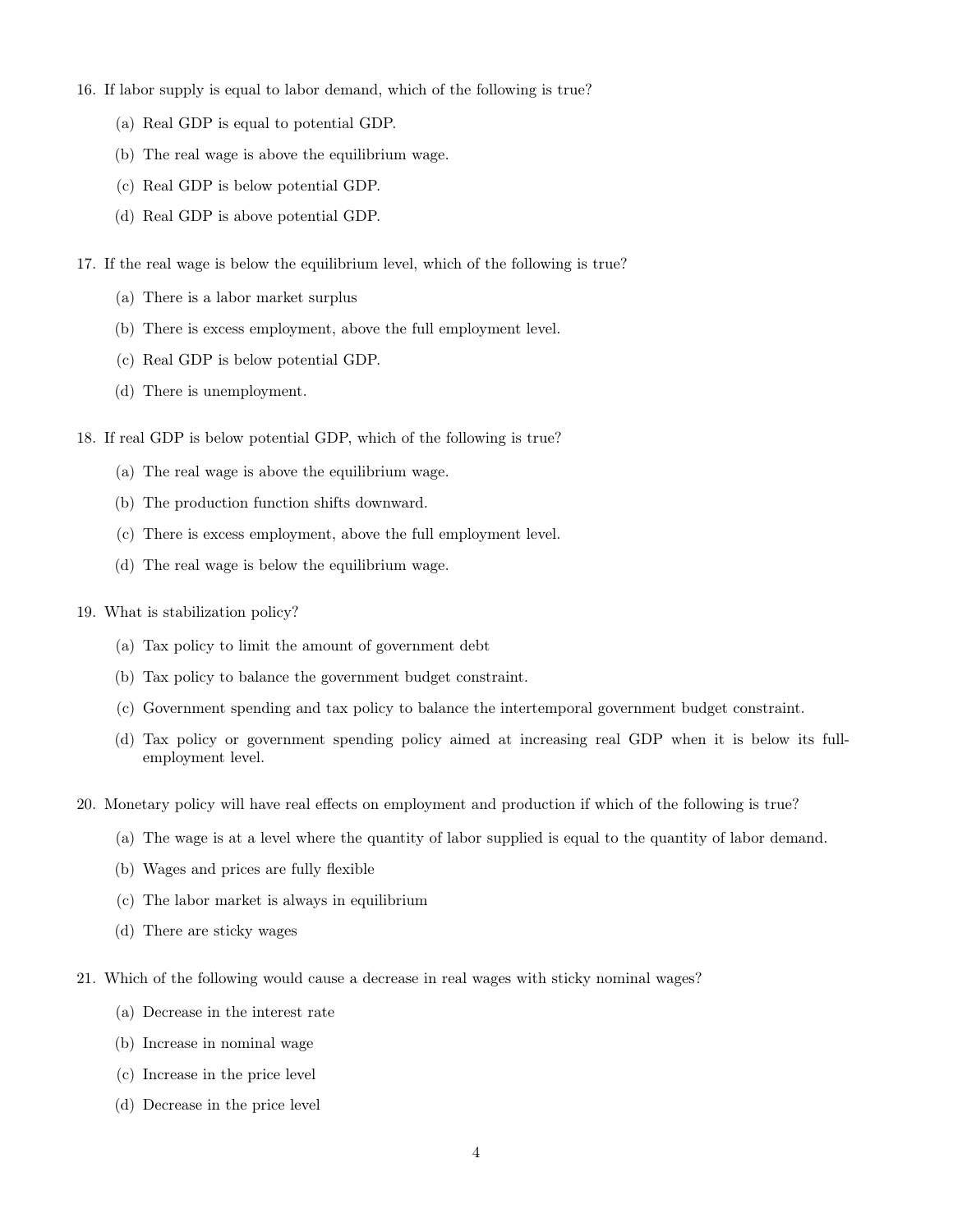- 22. Which of the following is true regarding fixed versus flexible wage models and increases in money supply?
	- (a) Increases in money supply have no real effects in sticky wage models and lead to increases in real GDP under flexible wages.
	- (b) Increases in money supply have no real effects in flexible wage models and lead to increases in real GDP under sticky wages.
	- (c) Increases in money supply lead to increases in real GDP in both flexible wage and sticky wage models
	- (d) Increases in money supply have no effect on real GDP in neither flexible wage nor sticky wage models
- 23. Which of the following is true regarding fixed versus flexible wage models and increases in government expenditures funded with an increase in taxes?
	- (a) An increase in both government expenditures and taxes have no effect on real GDP.
	- (b) An increase in government expenditures leads to an equal increase in real GDP under both flexible and sticky wage models.
	- (c) An increase in government expenditures and taxes leads to a decrease in real GDP under flexible wages and an increase in real GDP in sticky wage models.
	- (d) An increase in government expenditures and taxes leads to a bigger increase in real GDP with sticky wages than with flexible wages.
- 24. Which of the following policies will lead to the largest increase in real GDP?
	- (a) Decrease in current taxes funded with an increase in future taxes in a model with flexible wages.
	- (b) Decrease in current taxes funded with a decrease in future government expenditures in a model with sticky wages.
	- (c) Decrease in current taxes funded with a decrease in future government expenditures in a model with flexible wages.
	- (d) Decrease in current taxes funded with an increase in future taxes in a model with sticky wages.
- 25. Suppose the economy is currently experiencing unemployment and real GDP is below potential. Which of the following monetary policy and modeling framework result in a decrease in unemployment and an increase in real GDP?
	- (a) Decrease in money supply in a framework with sticky wages.
	- (b) Increase in money supply in a framework with sticky wages.
	- (c) Increase in money supply in a framework with flexible wages.
	- (d) Decrease in money supply in a framework with flexible wages.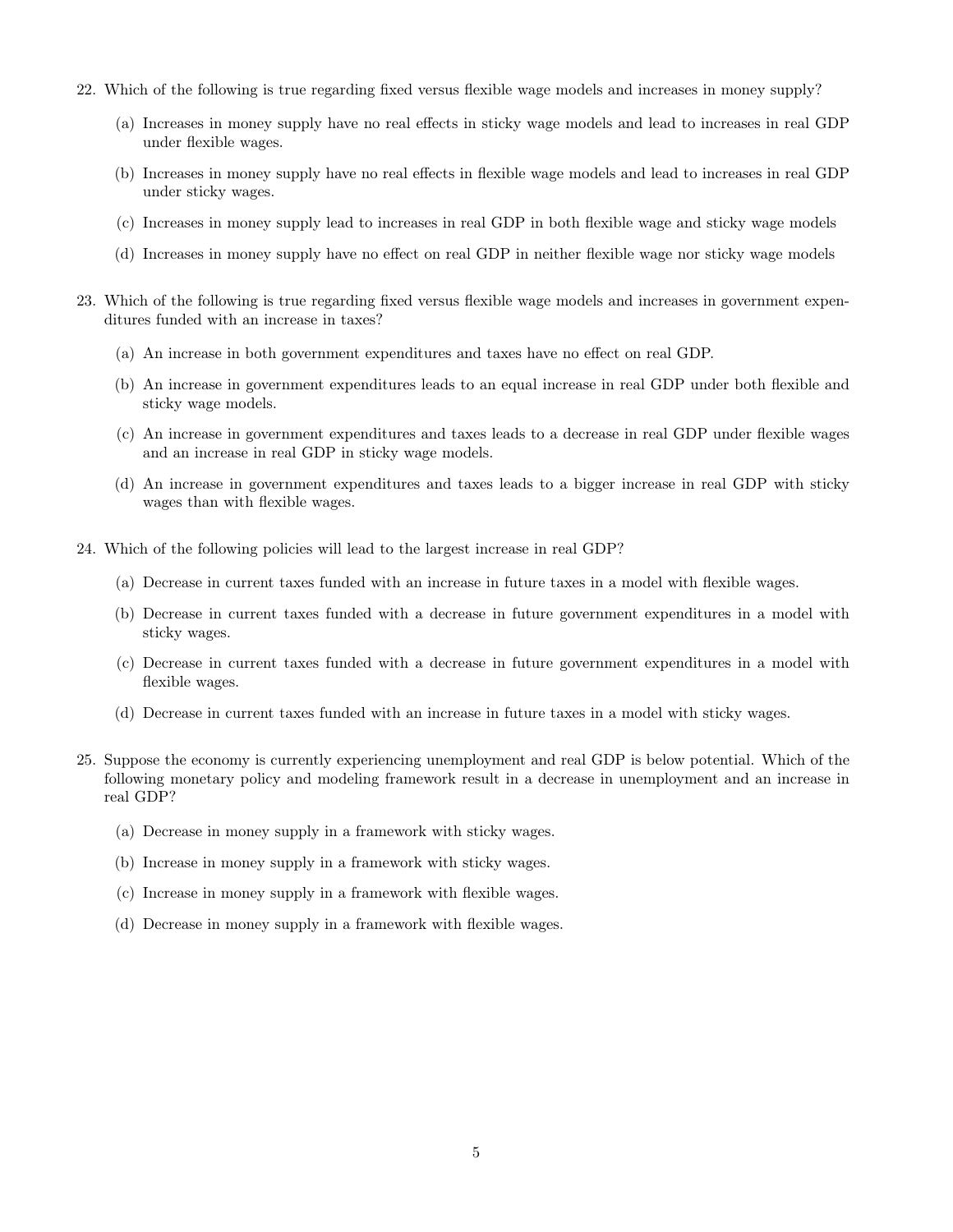## Short-answer problem-solving questions.

26. (5 points) Suppose there is a decrease in the price of credit services. Describe and illustrate the impact on utility maximizing choices for money demand and credit services. Assume substitution effects dominate.

27. (5 points) Suppose there is an increase in income. Describe and illustrate the impact on utility maximizing choices for money demand and credit services.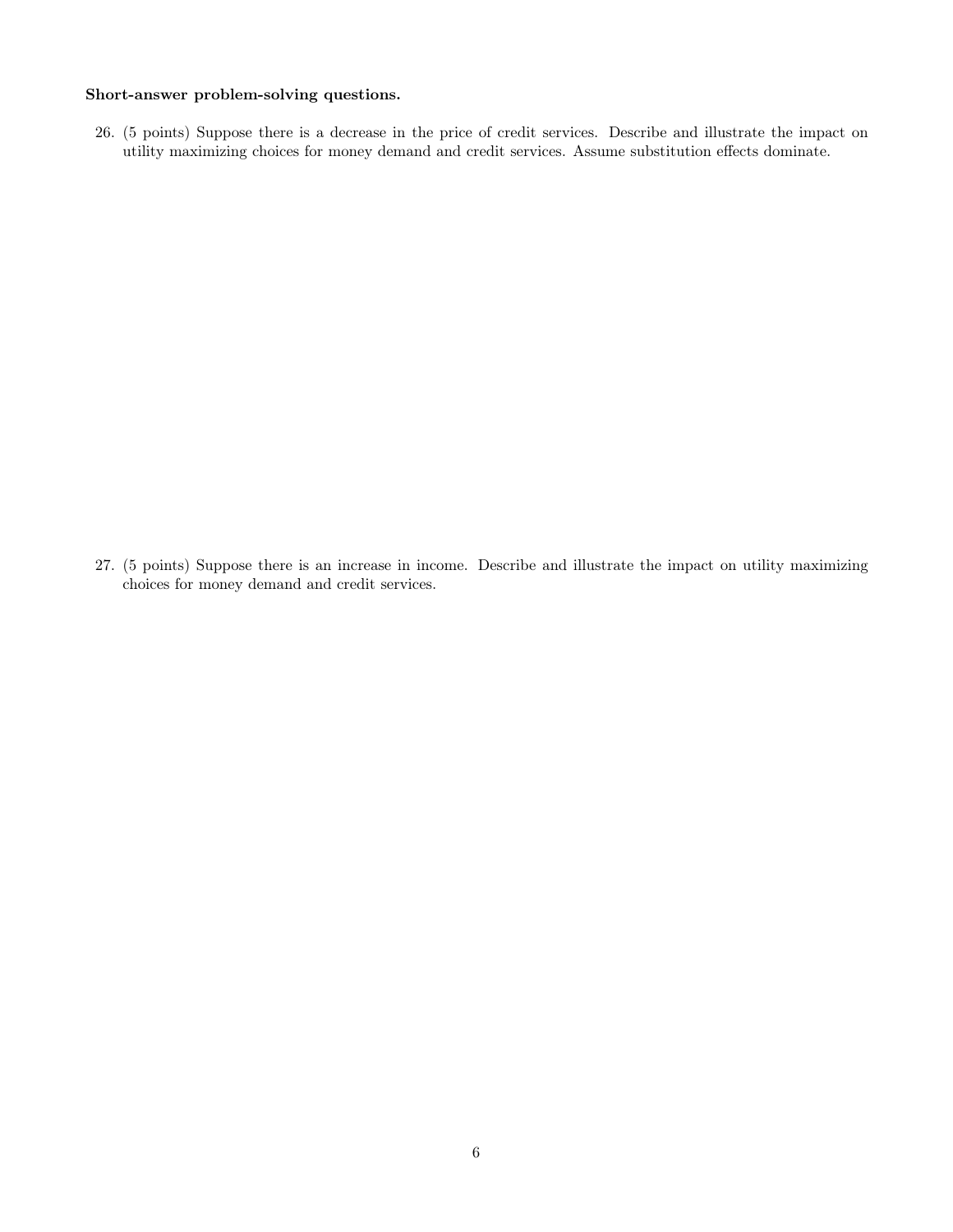28. (10 points) Suppose there is an announced *increase in future government spending*, which will be financed with an *increase in future taxes*. Describe and illustrate the consequences on (a) consumption, (b) investment, (c) real GDP, (d) employment, (e) real wage, and (f) real interest rate in a framework with perfectly flexible wages and prices.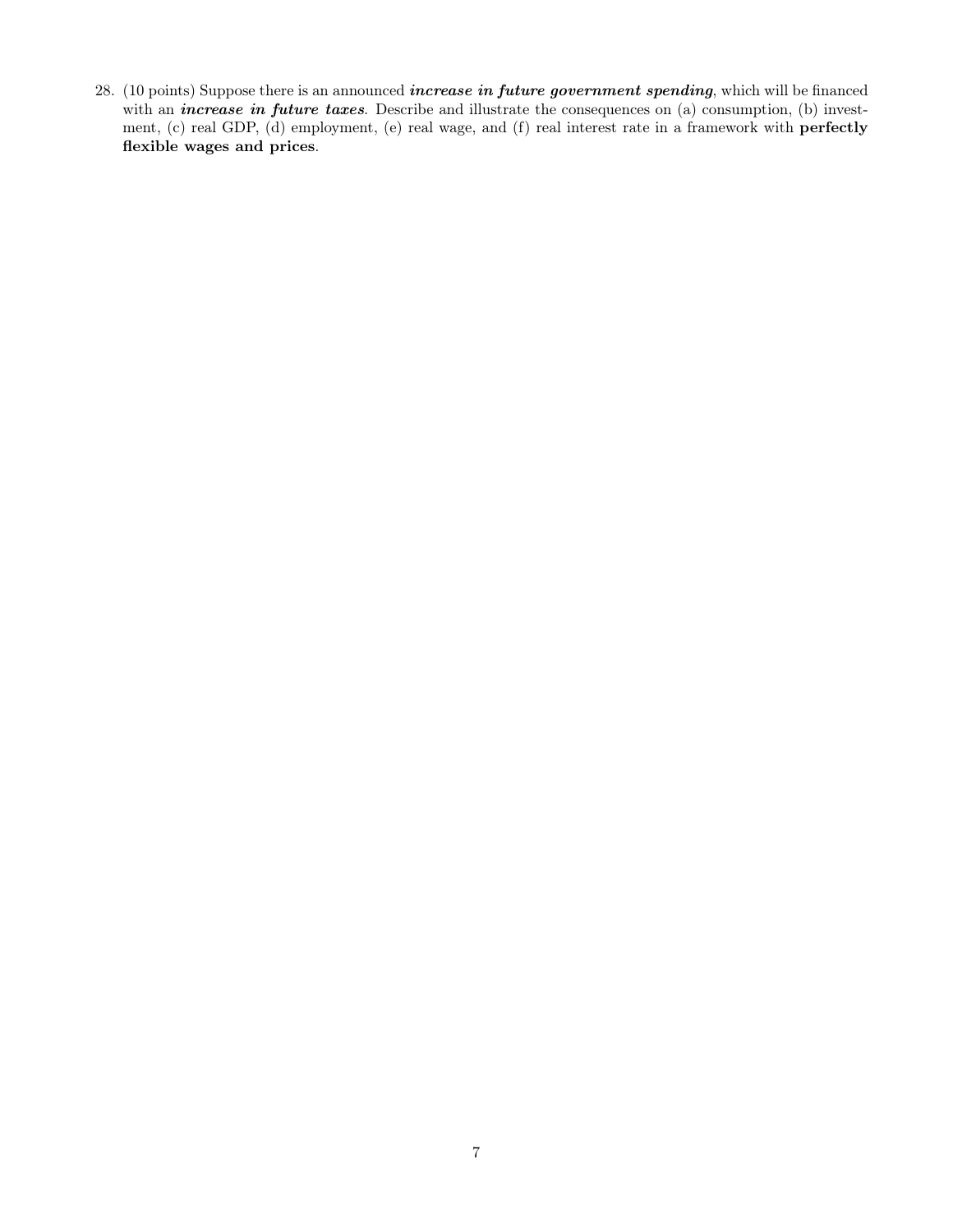29. (10 points) Suppose the Fed *increases* the money supply. Describe and illustrate the impact on the macroeconomy under both perfectly flexible prices and wages and in a framework with sticky wages. Describe and illustrate the consequences on (a) consumption, (b) investment, (c) real GDP, (d) employment, (e) real wage, (f) real interest rate, and (g) the price level.